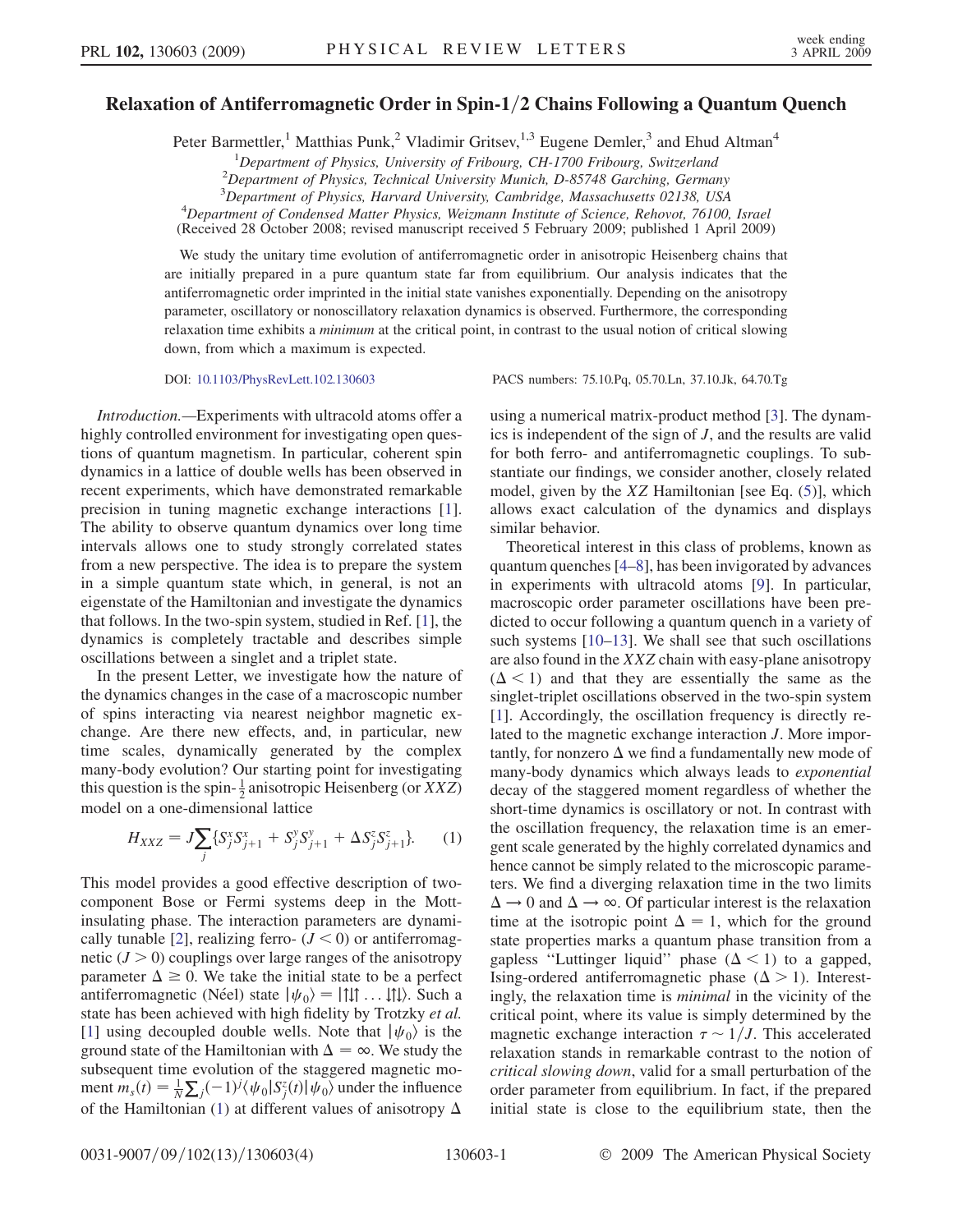relaxation time of the order parameter is expected to diverge as the system approaches the critical point [\[14\]](#page-3-0). We find an opposite trend in the dynamics of the prepared Néel state. In the long-time limit, our results suggest that local magnetic order vanishes for all values  $\Delta < \infty$ .

The solution of the quench dynamics in the XXZ chain involves, in principle, all energy scales of the Hamiltonian, and approximative methods become essentially inaccurate in many cases. The mean field approximation, for example, leads to contradictions with our results—an algebraic decay for  $\Delta \leq 1$  and a nonvanishing asymptotic value of the staggered moment for  $\Delta > 1$  [\[13\]](#page-3-0). Renormalization group based approaches [\[5\]](#page-3-0) are restricted to low-lying modes, which is not sufficient in the present case. The exact numerical results presented in this study go further than the predictions of low-energy theories [\[5\]](#page-3-0).

Before delving into a more detailed study, it is instructive to consider the so-called XX limit ( $\Delta = 0$ ) of the Heisenberg chain [\(1](#page-0-0)), which can be mapped onto the problem of free fermions. In this case, one easily obtains an analytic expression for the time evolution of the staggered magnetization:  $m_s(t) = J_0(2Jt)/2$  (Fig. [1](#page-1-0)). Here  $J_0$ denotes the zeroth-order Bessel function of the first kind. Thus, after a short transient time  $t \sim J^{-1}$ , the staggered magnetization displays algebraically decaying oscillations originating from the finite bandwidth of the free-fermionic model:

$$
m_s(t) \sim \frac{1}{\sqrt{4\pi t}} \cos\left(2Jt - \frac{\pi}{4}\right).
$$
 (2)

In general, we are interested in generic behavior of the relaxation dynamics on large time scales. We adopt a definition of relaxation which does not rely on timeaveraged equilibration of the observable but instead re-



<span id="page-1-0"></span>FIG. 1 (color online). Dynamics of the staggered magnetization  $m<sub>s</sub>(t)$  in (a) the XXZ chain and (b) the XZ chain. Symbols correspond to numerical results, and lines represent analytical results or fits by corresponding laws (see text). For  $\Delta = 0$  the typical behavior of the error is illustrated by comparing the numerical iTEBD result with 2400 retained states to the exact curve: The absolute deviation from the exact curve is less than  $10^{-6}$  for  $t < t_{\text{runaway}}$ . For  $\Delta \neq 0$  data beyond  $t_{\text{runaway}}$  is omitted.

quires exact convergence to the asymptotic value, as defined in Ref. [\[15\]](#page-3-0). From this point of view, the oscillations in the XX limit are characterized by an infinite relaxation time.

XXZ model.—In the general case of  $\Delta \neq 0$ , the problem is no longer analytically treatable, and we have to resort to numerical techniques. We use the infinite-size timeevolving block decimation (iTEBD) algorithm [[3\]](#page-3-0), which implements the ideas of the density matrix renormalization group (DMRG) method [\[16\]](#page-3-0) for an infinite system. The algorithm uses an optimal matrix-product representation of the infinitely extended chain, keeping only the dominant eigenstates of the density matrix of a semi-infinite subsystem, in combination with a Suzuki-Trotter decomposition of the evolution operator. This method is very efficient for small *t*; however, the increasing entanglement under time evolution [[17\]](#page-3-0) requires one to retain an exponentially growing number of eigenstates. We find that the error of our calculations behaves in a similar way to that of the finite-size DMRG algorithm, and the methodology developed in Ref. [[18](#page-3-0)] can be applied in order to control the accuracy [[19\]](#page-3-0). By carefully estimating the runaway time via comparing results with different control parameters [\[18\]](#page-3-0), the absolute error in the plotted data is kept below  $10^{-6}$ . Using 2000 states and a second-order Suzuki-Trotter decomposition with a time step  $\delta \sim 10^{-3} J^{-1}$  for large  $\Delta$ and up to 7000 states with  $\delta \sim 10^{-2} J^{-1}$  for small  $\Delta$ , an intermediate time regime  $Jt \le 16$  can be reached, which, in general, far exceeds the short transient time.

An overview of the results is presented in Fig. [1\(a\)](#page-1-0). For small anisotropies we find oscillations of the order parameter similar to those in the  $XX$  limit but with a decay time decreasing upon approaching the isotropic point  $\Delta = 1$ . In the easy-axis regime  $\Delta > 1$  of the XXZ model, the relaxation slows down again for increasing  $\Delta$ , and we observe nonoscillatory behavior for  $\Delta \gg 1$ .

Figure [2](#page-1-0) focuses on easy-plane anisotropy  $0 < \Delta < 1$ . The results for  $0 < \Delta \le 0.4$  are well described, for accessible time scales, by exponentially decaying oscillations

$$
m_s(t) \propto e^{-t/\tau} \cos(\omega t + \phi). \tag{3}
$$

The oscillation frequency is almost independent of the



FIG. 2 (color online). Absolute value of the staggered magnetization in the XXZ model. Symbols represent numerical results, solid curves correspond to fits by the exponential law ([3](#page-1-0)), and straight lines point out the exponential decay.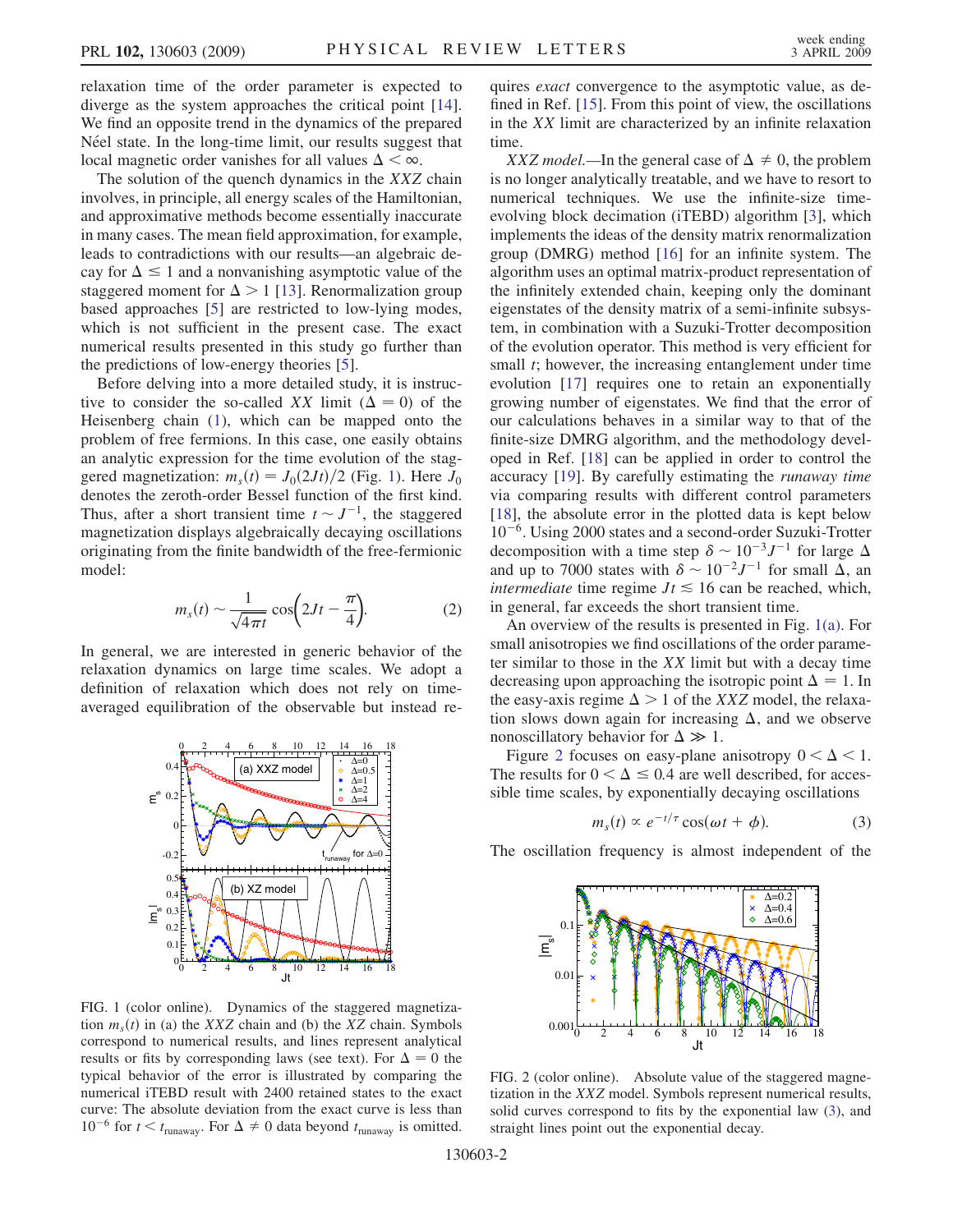anisotropy, while the relaxation time  $\tau$  increases with decreasing  $\Delta$ . Logarithmic divergence of the relaxation time in the limit  $\Delta \rightarrow 0$  is suggested by the fit shown in Fig. [4\(a\)](#page-2-0). The picture is less clear closer to the isotropic point. For the range  $0.5 \leq \Delta < 1$ , there appears to be an additional time scale after which the oscillations start to decay even faster than exponentially; simultaneously, the period of the oscillations is reduced. Therefore, the relaxation times plotted in Fig. [4\(a\)](#page-2-0) are valid only within an intermediate time window, whose width shrinks upon approaching the critical point.

For intermediate easy-axis anisotropies  $1 \leq \Delta \leq 3$ , the magnetization does not reach a stable regime within the numerically accessible time window [Fig.  $3(a)$ ]. The complicated behavior of  $m<sub>s</sub>(t)$  in this parameter range can be ascribed to the interplay of processes at all energy scales. Nevertheless, the numerical data suggest that the relaxation is fastest close to the isotropic point, in the range between  $\Delta = 1$  and  $\Delta = 1.6$ . A simple generic type of behavior is recovered for large anisotropies  $\Delta \geq 3$ . The numerical data in Fig. [3\(b\)](#page-2-0) indicate exponential relaxation of the staggered magnetization

$$
m_s(t) \propto e^{-t/\tau}.\tag{4}
$$

The relaxation time scales roughly quadratically with  $\Delta$ [Fig. [4\(a\)](#page-2-0)]. Oscillations do persist on top of the exponential decay, but they fade out quickly.

XZ model.—We now turn to the study of the XZ Hamiltonian

$$
H_{XZ} = J \sum_{j} \{ 2S_j^x S_{j+1}^x + \Delta S_j^z S_{j+1}^z \}.
$$
 (5)

In this model, a quantum phase transition separates two gapped phases at  $\Delta_c = 2$ , with antiferromagnetic order in the z direction for  $\Delta > \Delta_c$  and in the x direction for  $\Delta$  <  $\Delta_c$ . Unlike the XXZ model, it can be easily diagonalized analytically. In order to study the staggered magnetization of the XZ model, we have to calculate the two-spin correlation function  $C(n, t) = (-1)^n \langle \psi_0 | S_0^z(t) S_n^z(t) | \psi_0 \rangle$  in the infinite-range limit, since  $m_s^2(t) = \lim_{n \to \infty} C(n, t)$ . Using



<span id="page-2-0"></span>FIG. 3 (color online). (a) Focus on the XXZ chain close to the critical point  $\Delta = 1$ . (b) Comparison of the XXZ chain (symbols) and the XZ chain (dashed lines) for strong anisotropies; solid lines correspond to an exponential fit. The dynamics of the staggered magnetization of the XXZ and XZ chains converge towards each other in the large- $\Delta$  limit.

standard techniques (see [\[4\]](#page-3-0) and references therein), we express this two-spin correlator as a Pfaffian, with coefficients calculated in a similar manner as for the Ising model in a transverse field [\[12\]](#page-3-0). Exploiting the light-cone effect [\[17,20\]](#page-3-0), we are able to evaluate numerically the order parameter dynamics up to times of the order of  $Jt \approx 100$ . The results are displayed in Fig. [1\(b\).](#page-1-0) An analytic expression can be derived for  $\Delta = 0$ , which is given by  $m_s(t) =$ 0.5cos<sup>2</sup>(*Jt*). For  $\Delta < \Delta_c$ , exponentially decaying oscillations

$$
m_s(t) \propto e^{-t/\tau} [\cos^2(\omega t) - \text{const}] \tag{6}
$$

reproduce the numerical results at large times very well. For  $\Delta \geq \Delta_c$ , the staggered magnetization decays exponentially with no oscillations at large times [Eq. ([4\)](#page-2-0)]. In contrast to the XXZ model, the oscillation period in the XZ model diverges at the isotropic point  $\Delta = \Delta_c$ , and the latter exactly marks the crossover between oscillatory and nonoscillatory behavior of  $m_s(t)$ . We have extracted the relaxation times from exponential fits to the numerical data, showing a clearly pronounced minimum right at the isotropic point [see Fig. [4\(b\)\]](#page-2-0). The relaxation time scales as  $\tau \propto \Delta^{-1}$  for  $\Delta \leq \Delta_c$  and as  $\tau \propto \Delta^2$  for  $\Delta \gg \Delta_c$ .

Apart from the numerical evaluation of the Pfaffian, we can prove rigorously that in the infinite-time limit the staggered magnetization vanishes for all anisotropies in the range  $\Delta_c < \Delta < \infty$ . Indeed, since the Pfaffian reduces to a Toeplitz determinant at  $t \rightarrow \infty$  [[12](#page-3-0)], we can use Szegö's lemma to calculate the large-distance asymptotics of the two-spin correlator in the above-mentioned regime, obtaining, for  $n \gg 1$ ,  $\lim_{t \to \infty} C(n, t) \sim \frac{1}{4} [(1 + \sqrt{1 - 4/\Delta^2})/2]^n$ , which immediately implies that  $m_s(t \to \infty) = 0$ .

Discussion.—We have analyzed the dynamics of the staggered magnetization in the XXZ and XZ models following a quantum quench. Our main result is that in both models there is a dynamically generated relaxation rate which is fastest close to the critical point. This point also marks a crossover between oscillatory and nonoscillatory dynamics of the order parameter. The dynamics of the magnetic order parameter turns out to be a good observable for the quantitative extraction of nontrivial time scales. In



FIG. 4 (color online). Relaxation time  $\tau$  and oscillation period  $T = \frac{2\pi}{\omega}$  as a function of anisotropy in the XXZ and XZ models. Logarithmic or algebraic laws are emphasized by solid lines. In the region close to the critical point of the XXZ model (indicated by the question mark), it becomes impossible to extract a relaxation time from the numerical results.